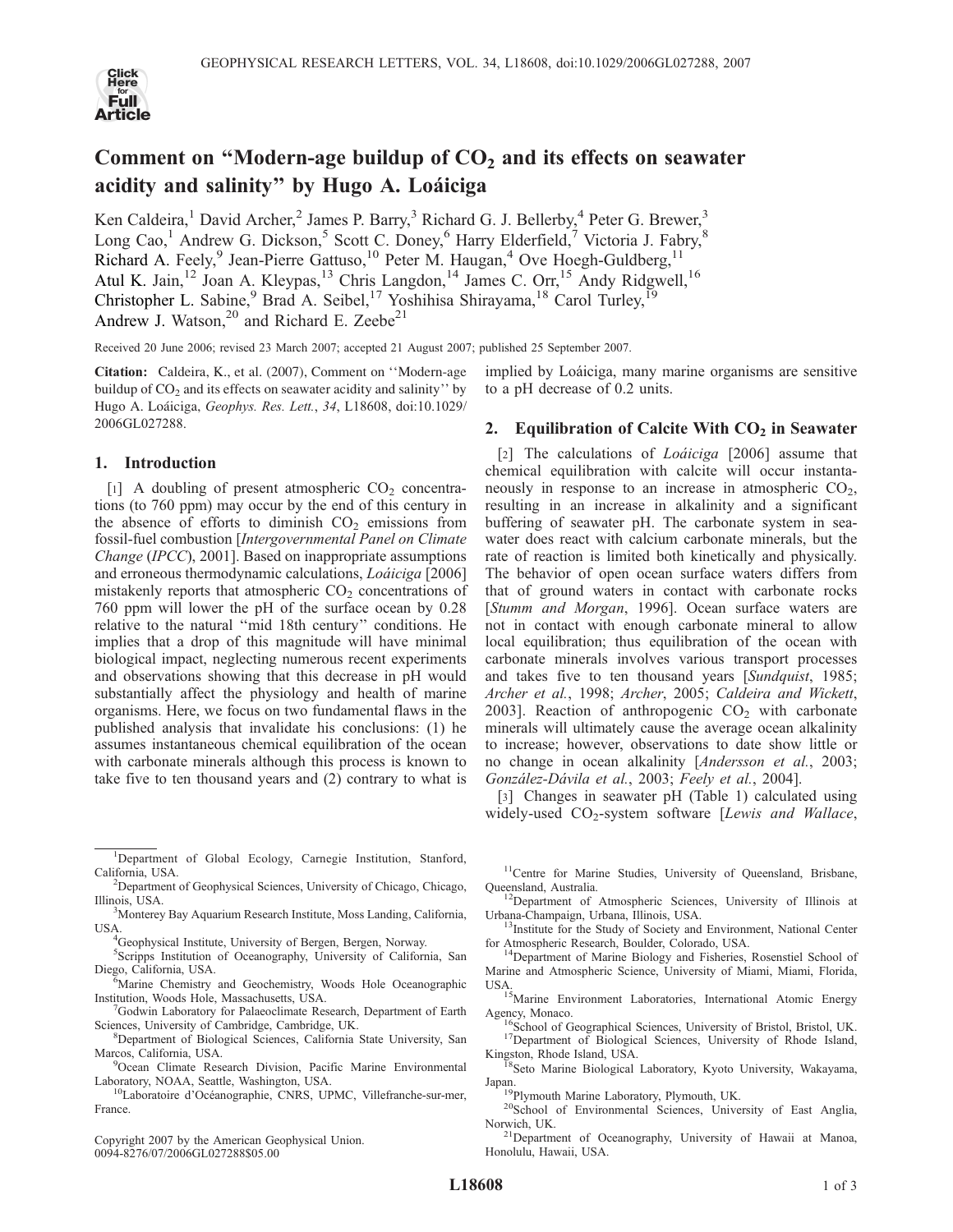Atm.  $CO<sub>2</sub>$ , ppm pH Change Calcite Saturation Aragonite Saturation  $0^{\circ}$ C 15<sup>o</sup>C 30<sup>o</sup>C 0<sup>o</sup>C 15<sup>o</sup>C 30<sup>o</sup>C 0<sup>o</sup>C 15<sup>o</sup>C 30<sup>o</sup>C 280 0 0 0 2.90 4.84 7.18 1.82 3.11 4.81 380 0.12 0.11 0.10 2.28 3.94 6.08 1.43 2.53 4.07 500 0.23 0.21 0.20 1.81 3.23 5.15 1.14 2.08 3.45 760 0.40 0.38 0.35 1.26 2.33 3.89 0.79 1.50 2.61

Table 1. pH Changes From Natural ''Mid 18th Century'' Conditions and Carbonate Mineral Saturation States at Three Temperatures for a Number of Different Atmospheric  $CO<sub>2</sub>$  Concentrations<sup>a</sup>

<sup>a</sup>Carbonate mineral saturation states =  $\left[\text{Ca}^{2+}\right]\left[\text{CO}_3^{-2-}\right]/K_{sp}$ .  $K_{sp}$  is the solubility product for calcite or aragonite. Calculated according to Lewis and Wallace [1998] (see http://cdiac.ornl.gov/oceans/co2rprt.html) using a salinity of 35, an alkalinity concentration of 2310  $\mu$ mol  $kg^{-1}$ , a phosphate concentration of 0.5  $\mu$ mol kg<sup>-1</sup>, and a silicate concentration of 7.0  $\mu$ mol kg<sup>-1</sup>, and carbonate dissociation constants from Mehrbach et al. [1973] as refit by Dickson and Millero [1987a, 1987b].

1998], with the assumption of constant alkalinity [Dickson, 1981] appropriate for estimating century-scale changes in ocean chemistry, are substantially larger than those reported by Loáiciga [2006] (for example, see González-Dávila et al. [2003]). There is a further significant problem with Loáiciga's calculations; his equation 7 is not appropriate to seawater. As written, it implies that the concentration of alkalinity is twice that of calcium, whereas in the real ocean the concentration of alkalinity is far less than that of calcium [Stumm and Morgan, 1996].

[4] Century-scale  $CO<sub>2</sub>$  increases cause carbonate-ion concentrations ( $[CO<sub>3</sub><sup>2</sup>-$ )) to decline and carbonate-mineral saturation states to diminish. The change from preindustrial (280 ppm) to present-day (380 ppm) conditions has already nearly halved the degree of aragonite supersaturation in cold surface ocean waters (Table 1). An increase to 760 ppm would cause aragonite minerals to dissolve in cold ocean waters (aragonite saturation <1; Table 1) [Caldeira and Wickett, 2005; Orr et al., 2005]. This is in stark contrast to Loáiciga's model which requires a constant equilibrium with calcite and hence a significant undersaturation with respect to aragonite, even in the pre-industrial ocean.

### 3. Sensitivity of Marine Organisms to pH Change

[5] The U.S. Environmental Protection Agency [1976] Quality Criteria for Water state: ''For open ocean waters where the depth is substantially greater than the euphotic zone, the pH should not be changed more than 0.2 units outside the range of naturally occurring variation ...'' Atmospheric  $CO<sub>2</sub>$  concentrations would need to be stabilized at <500 ppm for the ocean pH decrease to remain within the 0.2 limit set forth by the U.S. *Environmental* Protection Agency [1976] (Table 1).

[6] The assumption made by the U.S. Environmental Protection Agency [1976] that a pH decrease of 0.2 units in the ocean will not harm marine biota is fundamental to the conclusions made by *Loáiciga* [2006]. However, this criterion was established prior to the development of an extensive body of research showing that a decrease of this magnitude would pose a risk to the physiology and health of a variety of marine organisms (much of this research is reviewed by Gattuso et al. [1999], Kleypas et al. [1999], Seibel and Fabry [2003], Pörtner et al. [2004], and Caldeira et al. [2005]). The best-studied effect of  $CO<sub>2</sub>$ -driven pH changes in seawater is the reduction in calcification rates of several major groups of organisms that secrete calcium carbonate shells and skeletons (e.g., corals and coccolithophores). For example, studies in general show that calcium carbonate

minerals are produced by corals at rates approximately proportional to the degree of aragonite supersaturation. Average decreases in coral reef calcification of about 30% to 60% have been reported for a doubling of  $CO<sub>2</sub>$  over preindustrial concentrations, raising concern that calcification rates in coral reefs may fall behind rates of erosion and dissolution. Predicted decreases in calcite and aragonite saturation in both cold and warm waters risk important adverse impacts on food webs and key biogeochemical processes throughout the water column [Orr et al., 2005]. There is also a substantial and growing body of evidence that the projected changes in oceanic  $pH$  and dissolved  $CO<sub>2</sub>$  will have direct physiological effects [Seibel and Fabry, 2003; Barry et al., 2005].

#### 4. Conclusions

[7] Currently, about one-third of the  $CO<sub>2</sub>$  released to the atmosphere from the burning of coal, oil, and gas (and land cover change) is absorbed by the surface ocean [IPCC, 2001; Sabine et al., 2004]. This  $CO<sub>2</sub>$  drives well known changes in the aqueous carbonate system that result in decreases of both ocean pH and carbonate-ion concentrations [Stumm and Morgan, 1996; Zeebe and Wolf-Gladrow, 2001]. A body of literature describes observed and modeled penetration of  $CO<sub>2</sub>$  into the ocean and its impact on ocean chemistry [e.g., Caldeira and Wickett, 2003; Feely et al., 2004; Sabine et al., 2004; Caldeira and Wickett, 2005; Orr et al., 2005]. An additional body of literature shows that changes in ocean chemistry within the ranges predicted for the next decades and centuries present significant risks to marine biota, especially those that make their shells or skeletons from carbonate minerals (see references in Gattuso et al. [1999], Kleypas et al. [1999], Seibel and Fabry [2003], and Pörtner *et al.* [2004]). The effects of increasing atmospheric  $CO<sub>2</sub>$ concentrations on the carbonate system in seawater are not reversible on human time scales, and thousands of years will be required before the system can ''recover'' to pre-industrial conditions [Archer et al., 1998; Archer, 2005; Zachos et al., 2005]. The paper by *Lodiciga* [2006] makes incorrect assumptions about the role of alkalinity in seawater chemistry, and ignores modern research on the effects of changes in seawater chemistry on marine biota, and thus draws erroneous conclusions that simply do not apply to the real ocean.

### References

Andersson, A. J., F. T. Mackenzie, and L. M. Ver (2003), Solution of shallow-water carbonates: An insignificant buffer against rising atmospheric  $CO<sub>2</sub>$ , Geology, 31, 513-516.